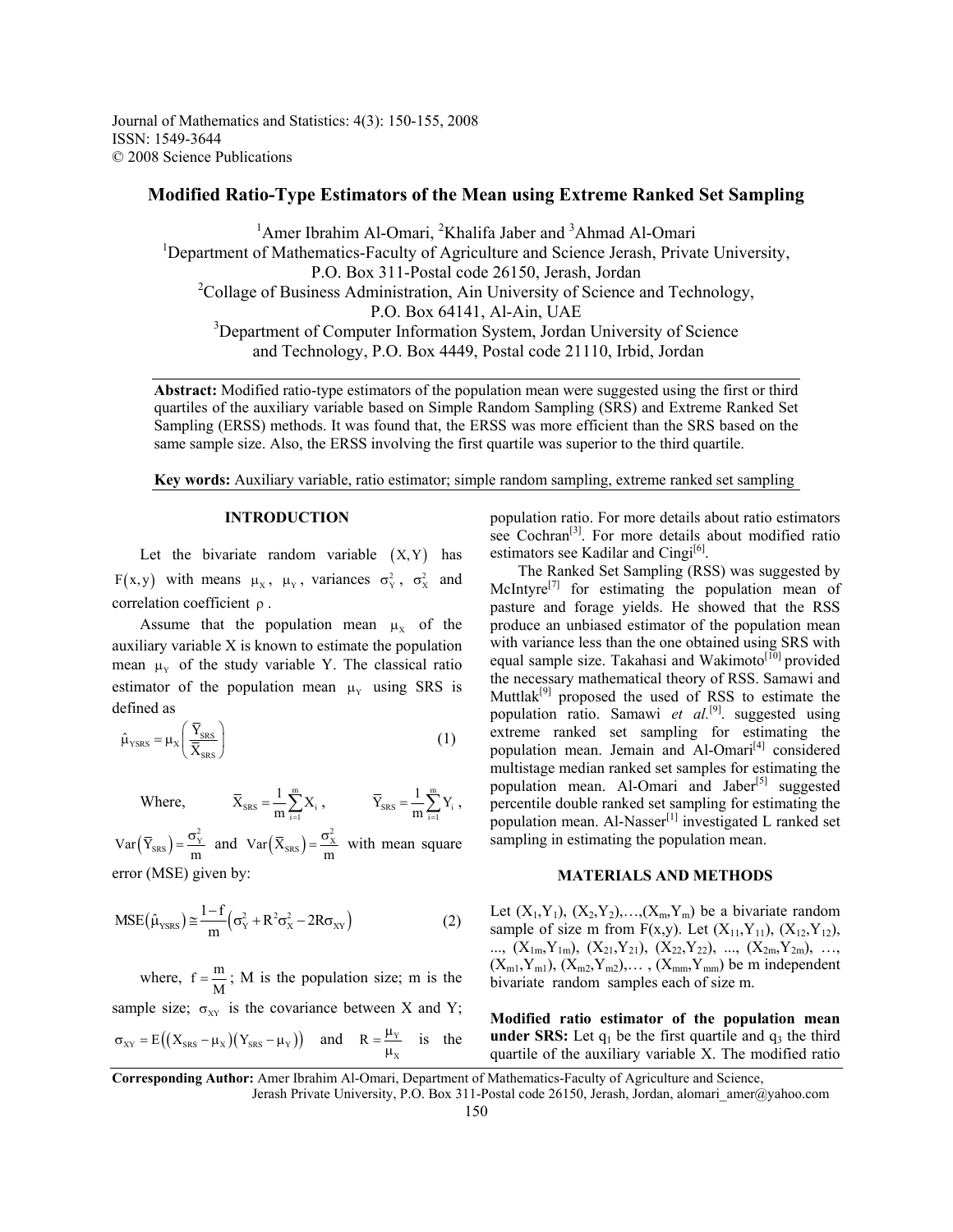estimator of the population mean based on SRS using the first and third quartiles, respectively are given by

$$
\hat{\mu}_{\text{YSRS1}} = \overline{Y}_{\text{SRS}} \left( \frac{\mu_{\text{X}} + q_{\text{i}}}{\overline{X}_{\text{SRS}} + q_{\text{i}}} \right) \text{ and}
$$
\n
$$
\hat{\mu}_{\text{YSRS3}} = \overline{Y}_{\text{SRS}} \left( \frac{\mu_{\text{X}} + q_{\text{i}}}{\overline{X}_{\text{SRS}} + q_{\text{i}}} \right) \tag{3}
$$

where  $\bar{X}_{SRS}$  and  $\bar{Y}_{SRS}$  are the sample means of X and Y, respectively. Using Taylor series method  $\hat{\mu}_{\text{YSS}S}$ can be approximated as:

$$
\hat{\mu}_{\text{YSRSh}} \cong \mu_{\text{Y}} - \mathbf{K}_{\text{h}} \left( \overline{\mathbf{X}}_{\text{SRS}} - \mu_{\text{X}} \right) + \left( \overline{\mathbf{Y}}_{\text{SRS}} - \mu_{\text{Y}} \right) + \mathbf{K}_{\text{h}} \mathbf{D}_{\text{h}}
$$
\n
$$
\left( \overline{\mathbf{X}}_{\text{SRS}} - \mu_{\text{X}} \right)^{2} - \mathbf{D}_{\text{h}} \left( \overline{\mathbf{X}}_{\text{SRS}} - \mu_{\text{X}} \right) \left( \overline{\mathbf{Y}}_{\text{SRS}} - \mu_{\text{Y}} \right)
$$
\n
$$
\cong \overline{\mathbf{Y}}_{\text{SRS}} - \mathbf{K}_{\text{h}} \left( \overline{\mathbf{X}}_{\text{SRS}} - \mu_{\text{X}} \right) + \mathbf{K}_{\text{h}} \mathbf{D}_{\text{h}} \left( \overline{\mathbf{X}}_{\text{SRS}} - \mu_{\text{X}} \right)^{2}
$$
\n
$$
- \mathbf{D}_{\text{h}} \left( \overline{\mathbf{X}}_{\text{SRS}} - \mu_{\text{X}} \right) \left( \overline{\mathbf{Y}}_{\text{SRS}} - \mu_{\text{Y}} \right)
$$
\n(4)

where 
$$
K_h = \frac{\mu_v}{\mu_x + q_h}
$$
,  $D_h = \frac{1}{\mu_x + q_h}$  and  $h = 1, 3$ .

Let us define the following two relations:

$$
\sigma_{\bar{X}_{\text{SRS}}\bar{Y}_{\text{SRS}}} = \beta \frac{\sigma_X^2}{m}
$$
 (5)

and

$$
Var\left(\overline{Y}_{SRS}\right) \cong \beta^2 \frac{\sigma_X^2}{m} + \frac{1}{m} \sigma_Y^2 \left(1 - \rho^2\right) \left(6\right)
$$

where,  $\sigma_{\bar{x}_{\text{sss}}\bar{y}_{\text{sss}}} = E((\bar{X}_{\text{sss}} - \mu_X)(\bar{Y}_{\text{sss}} - \mu_Y))$  and  $\beta = \rho \frac{\sigma_Y}{\sigma_X}$ .

**Lemma 1:** Using Taylor series expansion for the first degree of approximation we have:

• 
$$
\hat{\mu}_{\text{YSRSh}} \cong \overline{Y}_{\text{SRS}} - K_{\text{h}} \left( \overline{X}_{\text{SRS}} - \mu_{\text{X}} \right)
$$

 $Bias(\hat{\mu}_{YSRSh}) \geq 0$ 

• 
$$
Var(\hat{\mu}_{YSRSh}) \approx (K_h - \beta)^2 \frac{\sigma_X^2}{m} + (1 - \rho^2) \frac{\sigma_Y^2}{m}
$$

**Proof:** 

The proof is directly from Eq. 4 after deleting the last two terms

To prove 2

Bias(
$$
\hat{\mu}_{\text{YSRSh}}
$$
) = E( $\hat{\mu}_{\text{YSRSh}}$ ) –  $\mu_{\text{Y}}$   
\n
$$
\approx E(\overline{Y}_{\text{SRS}} - K_{\text{h}}(\overline{X}_{\text{SRS}} - \mu_{\text{X}})) - \mu_{\text{Y}}
$$
\n
$$
= E(\overline{Y}_{\text{SRS}}) - K_{\text{h}}E(\overline{X}_{\text{SRS}}) + K_{\text{h}}\mu_{\text{X}} - \mu_{\text{Y}}
$$
\n
$$
= \mu_{\text{Y}} - K_{\text{h}}\mu_{\text{X}} + K_{\text{h}}\mu_{\text{X}} - \mu_{\text{Y}} = 0
$$

To prove 3, from (1) the variance is:

$$
\begin{split} \text{Var}\big(\hat{\mu}_{\text{YSRSh}}\big) &\cong \text{Var}\Bigg(\frac{\mu_{\text{Y}} - \text{K}_{\text{h}}\left(\overline{X}_{\text{SRS}} - \mu_{\text{X}}\right)}{+\left(\overline{Y}_{\text{SRS}} - \mu_{\text{Y}}\right)}\Bigg) \\ &= 0 + \text{K}_{\text{h}}^2 \text{Var}\big(\overline{X}_{\text{SRS}}\big) + \text{Var}\big(\overline{Y}_{\text{SRS}}\big) - 2\text{K}_{\text{h}} \text{Cov}\big(\overline{X}_{\text{SRS}}, \overline{Y}_{\text{SRS}}\big) \\ &= \frac{\sigma_{\text{Y}}^2}{m} + \text{K}_{\text{h}}^2 \frac{\sigma_{\text{X}}^2}{m} - 2\text{K}_{\text{h}} \sigma_{\overline{X}_{\text{SRS}} \overline{Y}_{\text{SRS}} } \\ &= \beta^2 \frac{\sigma_{\text{X}}^2}{m} + \frac{1}{m} \sigma_{\text{Y}}^2 \big(1 - \rho^2\big) + \text{K}_{\text{h}}^2 \frac{\sigma_{\text{X}}^2}{m} - 2\text{K}_{\text{h}} \beta \frac{\sigma_{\text{X}}^2}{m} \end{split}
$$

from 5 and 6.

$$
Var\big(\hat{\mu}_{\scriptscriptstyle{YSRSh}}\big) = \Big(K_{h}^{} - \beta\Big)^2\,\frac{\sigma_X^2}{m} + \Big(1-\rho^2\,\Big)\frac{\sigma_Y^2}{m}\,\cdot
$$

**Modified ratio estimator of the population mean under ERSS:** The Extreme Ranked Set Sampling (ERSS) can be described as follows:

**Step 1:** Randomly select m sets each of m bivariate units from the target population.

**Step 2:** Rank the units within each set with respect to a variable of interest by visual inspection or any other cost free method.

**Step 3:** For actual measurement, if the sample size m is even, from the first  $\frac{m}{2}$  sets select the lowest ranked unit X together with the associated Y and from the other  $\frac{m}{2}$  sets select the largest ranked unit X together with the associated Y. If the sample size is odd, from the first  $\frac{m-1}{2}$  sets select the lowest ranked unit X together with the associated Y and from the other  $\frac{m-1}{2}$ − sets select the largest ranked unit X together with the

associated Y and from the remaining set the median ranked unit X together with the associated Y. The procedure can be repeated n times if needed to obtain nm units.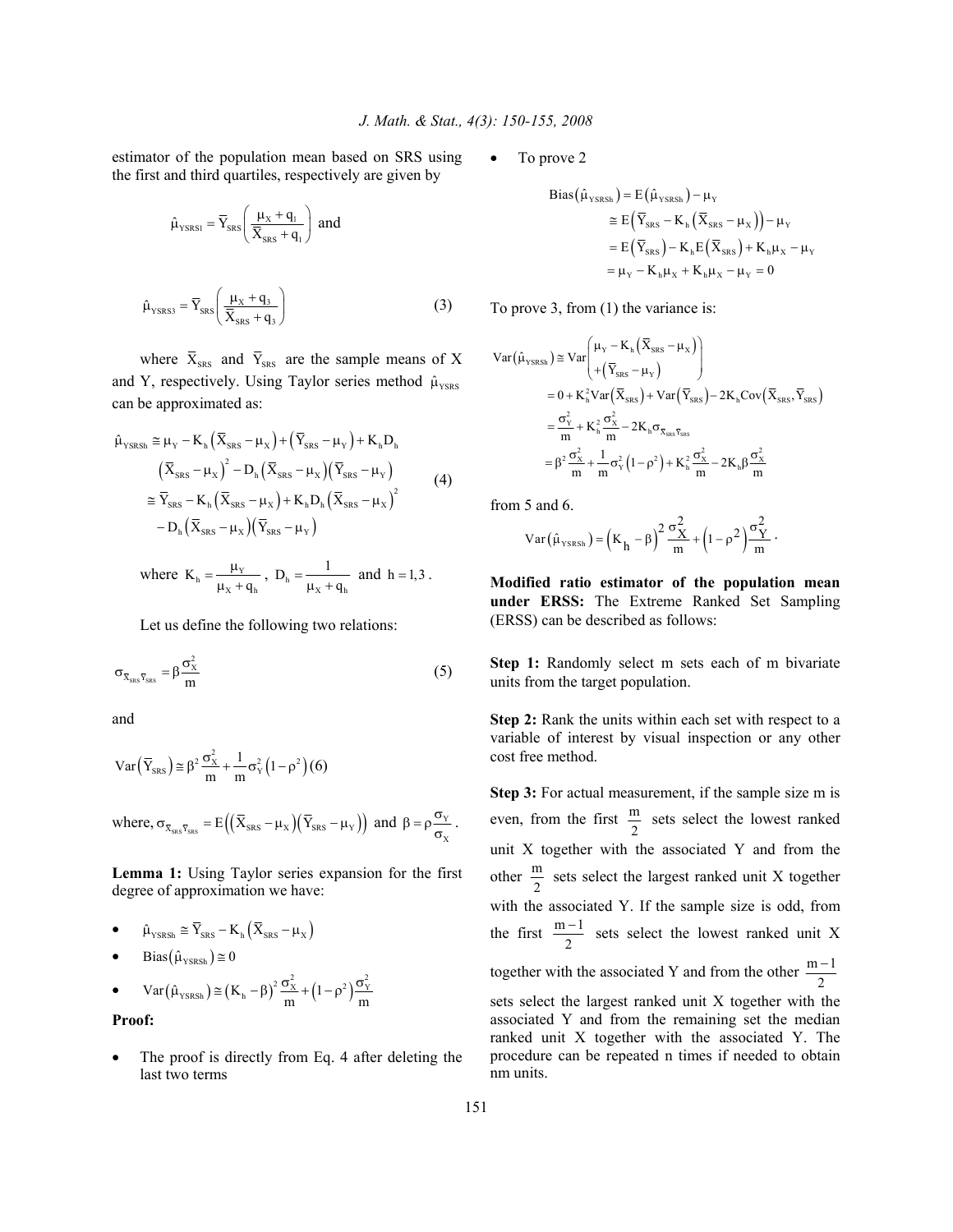As shown by<sup>[9]</sup>, the ranking on X is more efficient than the ranking on Y; therefore, in this study the ranking is performed on the auxiliary variable X.

Let  $(X_{i(1)}, Y_{i[1]}), (X_{i(2)}, Y_{i[2]}),..., (X_{i(m)}, Y_{i[m]})$  be the order statistics of  $X_{i1}, X_{i2},..., X_{im}$  and the judgment order of  $Y_{i1}$ ,  $Y_{i2}$ ,...,  $Y_{im}$ ,  $(i = 1, 2, ..., m)$ , where () and [] refers that the ranking of X is perfect while the ranking of Y has errors. Let  $(X_{i(1)}, Y_{i(1)})$  be the minimum of X together with the associated judgment minimum Y for the ith set  $(i = 1, 2, ..., m)$  and  $(X_{i(m)}, Y_{i[m]})$  be the maximum of X together with the associated judgment maximum Y for the ith set  $(i=1,2,...,m)$  and let  $X_{\frac{m+1}{2}(\frac{m+1}{2})}$ ,  $Y_{\frac{m+1}{2}[\frac{m+1}{2}]}$  $\left(X_{m+1(m+1)}, Y_{m+1[m+1]}\right)$  $\left(\frac{1}{2} \left( \frac{1}{2} \right) \frac{1}{2} \left[ \frac{1}{2} \right] \right)$  be the median of X together with the associated judgment median Y for the set of the rank  $i = \frac{m+1}{2}$ . The ERSS estimator of the population mean  $\mu_Y$  from a bivariate sample of size m is given by:

$$
\hat{\mu}_{\text{YERSS1}} = \overline{Y}_{\text{ERSS}} \left( \frac{\mu_{\text{X}} + q_{1}}{\overline{X}_{\text{ERSS}} + q_{1}} \right) \text{ and}
$$
\n
$$
\hat{\mu}_{\text{YERSS3}} = \overline{Y}_{\text{ERSS}} \left( \frac{\mu_{\text{X}} + q_{3}}{\overline{X}_{\text{ERSS}} + q_{3}} \right)
$$
\n(7)

where  $q_1$  and  $q_3$  are the first and third quartiles of the auxiliary variable X, respectively.

If m is even, then  $(X_{1(1)}, X_{1[1]})$ ,  $(X_{2(1)}, X_{2[1]})$ ,

$$
,...,\left(X_{\frac{m}{2}(l)},Y_{\frac{m}{2}[l]}\right),\left(X_{\frac{m+2}{2}(m)},Y_{\frac{m+2}{2}[m]}\right),\left(X_{\frac{m+4}{2}(m)},Y_{\frac{m+4}{2}[m]}\right),...,
$$

 $(X_{m(m)}, X_{m[m]})$ , denote the measured ERSSE, where

$$
\overline{X}_{\text{ERSSE}} = \frac{1}{m} \left( \sum_{i=1}^{\frac{m}{2}} X_{i(1)} + \sum_{i=\frac{m+2}{2}}^{m} X_{i(m)} \right) \text{with}
$$
\n
$$
Var\left(\overline{X}_{\text{ERSSE}}\right) = \frac{1}{2m} \left(\sigma_{X(1)}^2 + \sigma_{X(m)}^2\right)
$$

and

$$
\overline{Y}_{\text{ERSSE}} = \frac{1}{m} \left( \sum_{i=1}^{\frac{m}{2}} Y_{i[1]} + \sum_{i=\frac{m+2}{2}}^{m} Y_{i[m]} \right) \text{with}
$$
\n
$$
Var\left(\overline{Y}_{\text{ERSSE}}\right) = \frac{1}{2m} \left( \sigma_{Y[1]}^2 + \sigma_{Y[m]}^2 \right)
$$

If m is odd, then  $(X_{1(1)}, X_{1(1)})$ ,  $(X_{2(1)}, X_{2(1)})$ ,...  $\left(X_{\frac{m-1}{2}(1)}, Y_{\frac{m-1}{2}[1]}\right), \left(X_{\frac{m+1}{2}\left(\frac{m+1}{2}\right)}, Y_{\frac{m+1}{2}\left[\frac{m+1}{2}\right]}\right)$  $\left(X_{m+1(m+1)}, Y_{m+1[m+1]}\right)$  $\left(X_{\frac{m+1}{2}\left(\frac{m+1}{2}\right)}, Y_{\frac{m+1}{2}\left[\frac{m+1}{2}\right]}\right), \left(X_{\frac{m+3}{2}\left(m\right)}, Y_{\frac{m+3}{2}\left[m\right]}\right),$  $\ldots, \left(X_{m(m)}, Y_{m[m]}\right)$  denote the measured ERSSO, where

$$
\overline{X}_{ERSSO} = \frac{1}{m} \left( \sum_{i=1}^{\frac{m-1}{2}} X_{i(1)} + X_{\frac{m+1}{2} \left( \frac{m+1}{2} \right)} + \sum_{i=\frac{m+3}{2}}^{m} X_{i(m)} \right)
$$

With

$$
Var\left(\overline{X}_{ERSSO}\right) = \frac{1}{m^2} \left( \frac{m-1}{2} \left( \sigma_{X(1)}^2 + \sigma_{X(m)}^2 \right) + \sigma_{X\left(\frac{m+1}{2}\right)}^2 \right)
$$

And

$$
\overline{Y}_{ERSSO} = \frac{1}{m} \left( \sum_{i=1}^{\frac{m}{2}} Y_{i[1]} + Y_{\frac{m+1}{2} \left \lceil \frac{m+1}{2} \right \rceil} + \sum_{i=\frac{m+3}{2}}^{m} Y_{i[m]} \right)
$$

With

$$
Var\left(\overline{Y}_{ERSSO}\right) = \frac{1}{m^2} \left( \frac{m-1}{2} \left( \sigma_{Y[1]}^2 + \sigma_{Y[m]}^2 \right) + \sigma_{Y\left[\frac{m+1}{2}\right]}^2 \right)
$$

 Either the sample size m is even or odd, we denote to the ERSS estimator of the population mean as  $\hat{\mu}_{YERSSh}$ . Using Taylor series method the estimators in 7can be approximated as:

$$
\hat{\mu}_{\text{YERSSh}} \cong \mu_{\text{Y}} - K_{\text{h}} (\overline{X}_{\text{ERS}} - \mu_{\text{X}}) + (\overline{Y}_{\text{ERS}} - \mu_{\text{Y}}) + K_{\text{h}} D_{\text{h}} \n(\overline{X}_{\text{ERS}} - \mu_{\text{X}})^{2} - D_{\text{h}} (\overline{X}_{\text{ERS}} - \mu_{\text{X}}) (\overline{Y}_{\text{ERS}} - \mu_{\text{Y}}) \n\cong \overline{Y}_{\text{ERS}} - K_{\text{h}} (\overline{X}_{\text{ERS}} - \mu_{\text{X}}) + K_{\text{h}} D_{\text{h}} (\overline{X}_{\text{ERS}} - \mu_{\text{X}})^{2} \n- D_{\text{h}} (\overline{X}_{\text{ERS}} - \mu_{\text{X}}) (\overline{Y}_{\text{ERS}} - \mu_{\text{Y}})
$$
\n(8)

Let us define the following two relations:

$$
Cov\left(\overline{X}_{ERSS}, \overline{Y}_{ERSS}\right) = \begin{cases} \frac{\beta}{2m} \left(\sigma_{X(1)}^2 + \sigma_{X(m)}^2\right), m \text{ is even} \\ \frac{\beta}{m^2} \left(\frac{m-1}{2} \left(\sigma_{X(1)}^2 + \sigma_{X(m)}^2\right) + \sigma_{X\left(\frac{m+1}{2}\right)}^2\right), m \text{ is odd} \end{cases}
$$
(9)

And

$$
\text{Var}\left(\overline{Y}_{\text{ERSS}}\right) \cong \begin{cases} \frac{\beta^2}{2m} \left(\sigma_{x_{(1)}}^2 + \sigma_{x_{(m)}}^2\right) + \frac{\sigma_v^2}{m} \left(1 - \rho^2\right), \text{miseven} \\ \frac{\beta^2}{m^2} \left(\frac{m - 1}{2} \left(\sigma_{x_{(1)}}^2 + \sigma_{x_{(m)}}^2\right)\right) + \frac{\sigma_v^2}{m} \left(1 - \rho^2\right), \text{misodd} \end{cases} \tag{10}
$$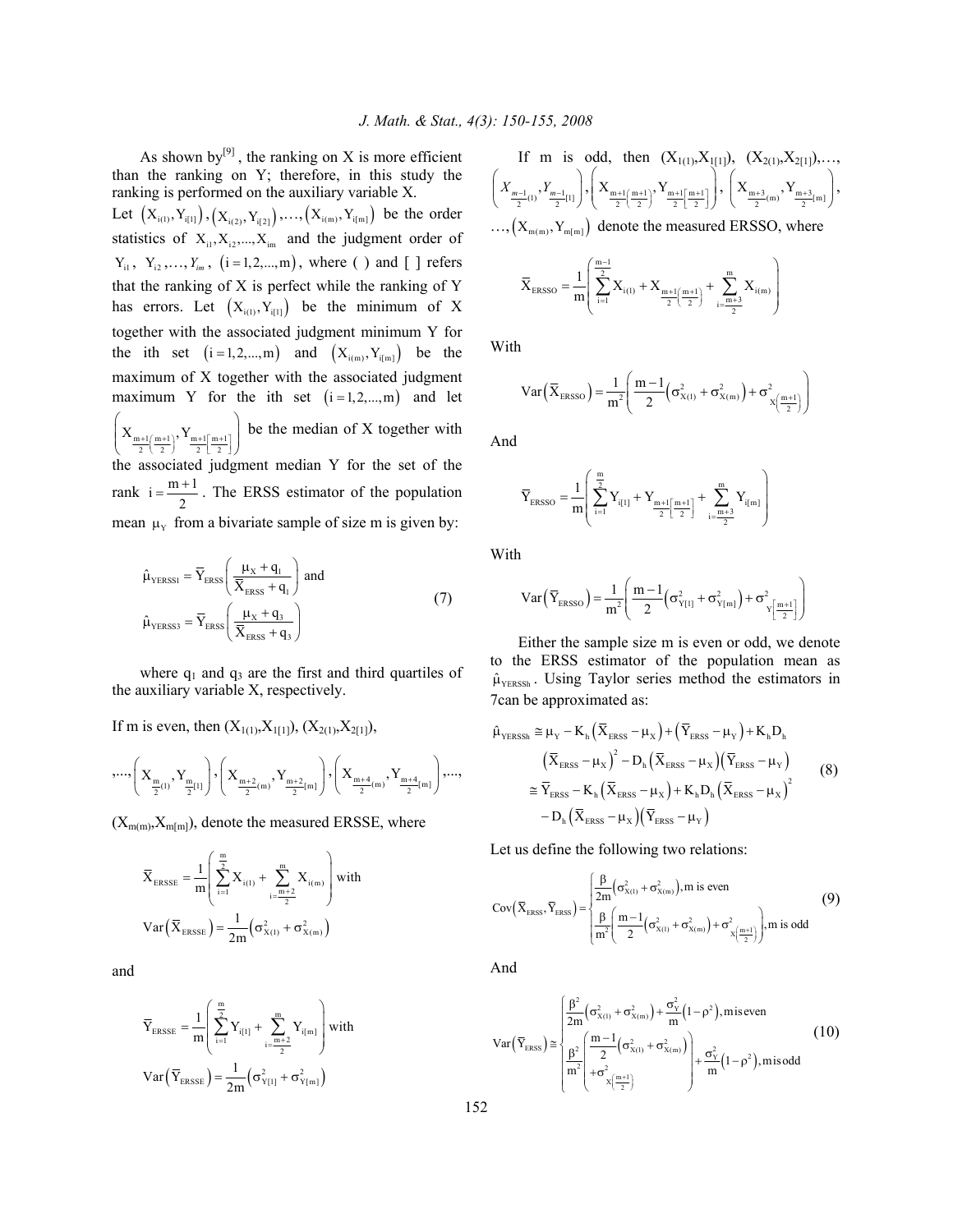**Lemma 2:** Using Taylor series expansion for the first degree of approximation we have:

$$
\bullet \hspace{1.5cm} {\hat{\mu}_{\scriptscriptstyle \mathrm{YERSSh}}} \cong {\overline{Y}_{\scriptscriptstyle \mathrm{ERSS}}} - K_{\scriptscriptstyle \mathrm{h}} \hspace{1pt} \left({\overline{X}_{\scriptscriptstyle \mathrm{ERSS}}} - \mu_{\scriptscriptstyle \mathrm{X}} \right)
$$

• 
$$
\text{Bias}(\hat{\mu}_{\text{YERSSh}}) \cong 0
$$

$$
Var(\hat{\mu}_{YERSSh}) \approx \frac{\left( \frac{1}{m} \left( (K_h - \beta)^2 \frac{1}{2} (\sigma_{X(1)}^2 + \sigma_{X(m)}^2) \right) \right)}{\left( + \sigma_Y^2 (1 - \rho^2) \right)} \text{ m is even}
$$
\n
$$
Var(\hat{\mu}_{YERSSh}) \approx \frac{\left( \frac{(K_h - \beta)^2}{m} \left( \frac{m - 1}{2} (\sigma_{X(1)}^2 + \sigma_{X(m)}^2) \right) \right)}{\left( + \sigma_X^2 (\frac{m + 1}{2}) \right)} \text{ m is odd}
$$

**Proof:** 

- The proof of  $(1)$  is directly from Eq.  $(8)$  after deleting the last two terms
- To prove 2

$$
Bias(\hat{\mu}_{YERRSh}) = E(\hat{\mu}_{YERRSh}) - \mu_Y
$$
  
\n
$$
\approx E(\overline{Y}_{YERRSh} - K_h(\overline{X}_{YERRSh} - \mu_X)) - \mu_Y
$$
  
\n
$$
= E(\overline{Y}_{YERRSh}) - K_h E(\overline{X}_{YERRSh}) + K_h \mu_X - \mu_Y
$$
  
\n
$$
= \mu_Y - K_h \mu_X + K_h \mu_X - \mu_Y = 0
$$

 To prove 3, from (1), if the sample size is even the variance is:

$$
Var(\hat{\mu}_{YERRSh}) \cong Var(\mu_{Y} - K_{h}(\overline{X}_{YERRSh} - \mu_{X}) + (\overline{Y}_{YERRSh} - \mu_{Y}))
$$
  
\n
$$
= 0 + K_{h}^{2}Var(\overline{X}_{YERRSh}) + Var(\overline{Y}_{YERRSh}) -
$$
  
\n
$$
2K_{h}Cov(\overline{X}_{YERRSh}, \overline{Y}_{YERRSh})
$$
  
\n
$$
= \frac{\beta^{2}}{2m}(\sigma_{X(1)}^{2} + \sigma_{X(m)}^{2}) + \frac{\sigma_{Y}^{2}}{m}(1 - \rho^{2}) + K_{h}^{2} \frac{1}{2m}
$$
  
\n
$$
(\sigma_{X(1)}^{2} + \sigma_{X(m)}^{2}) - 2K_{h} \frac{\beta}{2m}(\sigma_{X(1)}^{2} + \sigma_{X(m)}^{2})
$$

from 9 and 10.

$$
Var\big(\hat{\mu}_{\scriptscriptstyle{YERRSh}}\big) \!=\! \frac{1}{m}\!\!\left(\!\frac{\left(K_{\rm h}\!-\!\beta\right)^{\!2}}{2}\!\left(\sigma_{\scriptscriptstyle{X(1)}}^2\!+\!\sigma_{\scriptscriptstyle{X(m)}}^2\right) \!+\! \sigma_{\scriptscriptstyle{Y}}^2\!\left(\mathbb{1}\!-\!\rho^2\right)\right)
$$

 For odd sample size the proof is the same. From the two lemmas (1) and (2) it can be noted that the suggested estimators are approximately unbiased for the first degree of Taylor series expansion.

Now, we will show mathematically that  $\hat{\mu}_{Y \text{ERSSh}}$  is more efficient than  $\hat{\mu}_{\text{YSSRSh}}$  for first degree of approximation. The efficiency of  $\hat{\mu}_{Y \text{ERSSh}}$  with respect to  $\hat{\mu}_{YSRSh}$  for estimating the population mean of Y is defined as:

$$
eff(\hat{\mu}_{\text{YSRSh}}, \hat{\mu}_{\text{YERSh}}) = \frac{Var(\hat{\mu}_{\text{YERSh}})}{Var(\hat{\mu}_{\text{YERSh}})}
$$
\n
$$
\approx \begin{cases}\n\frac{(K_{\text{h}} - \beta)^2 \sigma_{X}^2 + (1 - \rho^2) \sigma_{Y}^2}{2} & , \text{miseven} \\
\frac{(K_{\text{h}} - \beta)^2}{2} (\sigma_{X(1)}^2 + \sigma_{X(m)}^2) + (1 - \rho^2) \sigma_{Y}^2 & (11) \\
\frac{(K_{\text{h}} - \beta)^2 \sigma_{X}^2 + (1 - \rho^2) \sigma_{Y}^2}{2} & , \text{misodd} \\
\frac{(K_{\text{h}} - \beta)^2}{m} \begin{cases}\n\frac{m - 1}{2} (\sigma_{X(1)}^2 + \sigma_{X(m)}^2) \\
+ \sigma_{X(\frac{m + 1}{2})}^2\n\end{cases} + \sigma_{Y}^2 (1 - \rho^2)\n\end{cases}
$$

Since both  $(K_h - \beta)^2$  and  $\frac{\sigma_v^2}{m} (1 - \rho^2)$  are fixed in the numerator and denominator in the case of an even and odd sample size and since for symmetric distributions if m even we have  $\frac{1}{2} (\sigma_{X(1)}^2 + \sigma_{X(m)}^2) < \sigma_X^2$  $\frac{1}{2} (\sigma_{X(1)}^2 + \sigma_{X(m)}^2) < \sigma$ and if m is odd  $\frac{1}{m} \left( \frac{m-1}{2} (\sigma_{X(1)}^2 + \sigma_{X(m)}^2) + \sigma_{X(\frac{m+1}{2})}^2 \right) < \sigma_X^2$  $1 \mid m-1$  $\frac{1}{m} \left( \frac{m-1}{2} \left( \sigma_{X(1)}^2 + \sigma_{X(m)}^2 \right) + \sigma_{X(\frac{m+1}{2})}^2 \right) < \sigma$ see Samawi *et al.*<sup>[9]</sup> and Jemain *et al.*<sup>[5]</sup>, then eff  $(\hat{\mu}_{\text{YSRSh}}, \hat{\mu}_{\text{YERSSh}}) > 1$ . This implies that  $\hat{\mu}_{\text{YERSSh}}$  is more efficient than  $\hat{\mu}_{YSRSh}$  for estimating the population mean.

### **RESULTS AND DISCUSSION**

**Simulation study:** In this section, a simulation study is conducted to study the properties of ERSS estimators in estimating the population mean of Y. The samples were generated from bivariate normal distribution BN  $(2,4,1,1,\rho)$  where  $\rho = \pm 0.99$ ,  $\pm 0.90$ ,  $\pm 0.80$ ,  $\pm 0.70$  $\pm 0.50$ . In this simulation the approximation will be for higher degrees of Taylor expansion, so that small bias will appear throughout the simulation. Therefore, the efficiency of  $\hat{\mu}_{YERSsh}$  with respect to  $\hat{\mu}_{YSRSh}$  for estimating the population mean of *Y* is defined as:

$$
eff(\hat{\mu}_{YSRSh}, \hat{\mu}_{YERSh}) = \frac{MSE(\hat{\mu}_{YSRSh})}{MSE(\hat{\mu}_{YERSh})}
$$

$$
\approx \frac{Var(\hat{\mu}_{YSRSh}) + (Bias(\hat{\mu}_{YSRSh}))^2}{Var(\hat{\mu}_{YERSh}) + (Bias(\hat{\mu}_{YERSh}))^2}
$$
(12)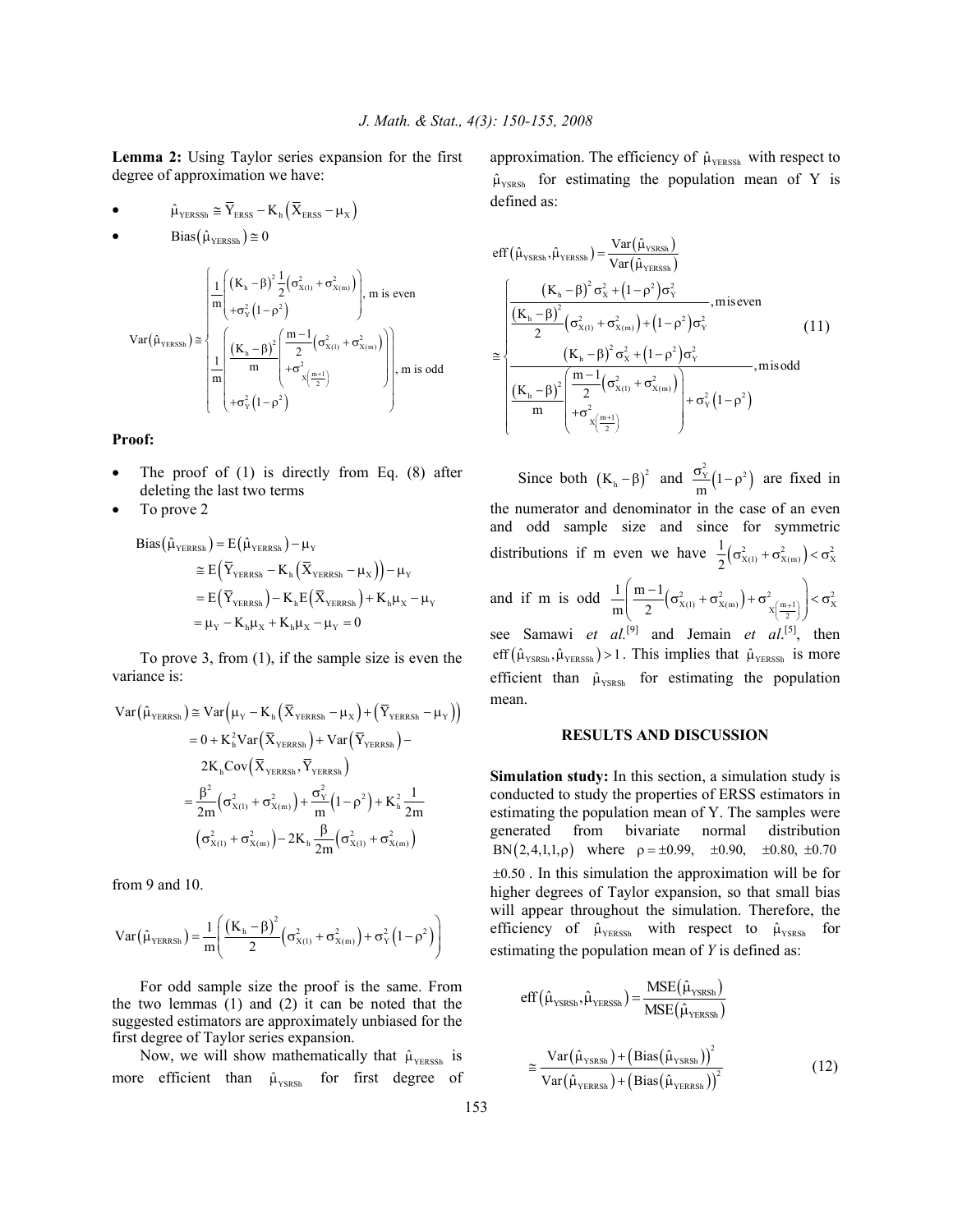$q_{3}$ 

|         | using $q_1$      |         |         |         |         |         |
|---------|------------------|---------|---------|---------|---------|---------|
| $\rho$  |                  | $m = 2$ | $m = 3$ | $m = 4$ | $m = 5$ | $m = 6$ |
| 0.99    | eff              | 1.7046  | 1.7461  | 1.7628  | 1.9254  | 1.8603  |
|         | <b>Bias ERSS</b> | 0.0243  | 0.0119  | 0.0080  | 0.0049  | 0.0041  |
|         | <b>Bias SRS</b>  | 0.0387  | 0.0242  | 0.0173  | 0.0140  | 0.0108  |
| 0.90    | eff              | 1.3199  | 1.3150  | 1.3037  | 1.3158  | 1.3084  |
|         | <b>Bias ERSS</b> | 0.0320  | 0.0167  | 0.0112  | 0.0095  | 0.0051  |
|         | <b>Bias SRS</b>  | 0.0542  | 0.0350  | 0.0258  | 0.0204  | 0.0162  |
| 0.80    | eff              | 1.3160  | 1.3104  | 1.2822  | 1.3114  | 1.3021  |
|         | <b>Bias ERSS</b> | 0.0454  | 0.0200  | 0.0127  | 0.0109  | 0.0076  |
|         | <b>Bias SRS</b>  | 0.0743  | 0.0436  | 0.0302  | 0.0232  | 0.0213  |
| 0.70    | eff              | 1.3263  | 1.3319  | 1.3204  | 1.3484  | 1.3372  |
|         | <b>Bias ERSS</b> | 0.0563  | 0.0270  | 0.0202  | 0.0123  | 0.1142  |
|         | <b>Bias SRS</b>  | 0.0868  | 0.0536  | 0.0378  | 0.0343  | 0.0265  |
| 0.50    | eff              | 1.5212  | 1.3892  | 1.3809  | 1.4318  | 1.3782  |
|         | <b>Bias ERSS</b> | 0.0814  | 0.0446  | 0.0268  | 0.0149  | 0.0144  |
|         | <b>Bias SRS</b>  | 0.1251  | 0.0795  | 0.0576  | 0.0444  | 0.0400  |
| $-0.99$ | eff              | 1.8421  | 2.2376  | 2.4043  | 2.7614  | 2.9622  |
|         | <b>Bias ERSS</b> | 0.2459  | 0.1235  | 0.0807  | 0.0531  | 0.0443  |
|         | <b>Bias SRS</b>  | 0.3766  | 0.2459  | 0.1760  | 0.1382  | 0.1127  |
| $-0.90$ | eff              | 1.7112  | 2.2001  | 2.2833  | 2.6774  | 2.5738  |
|         | <b>Bias ERSS</b> | 0.2410  | 0.1191  | 0.0794  | 0.0543  | 0.0494  |
|         | <b>Bias SRS</b>  | 0.3721  | 0.2366  | 0.1732  | 0.1404  | 0.1119  |
| $-0.80$ | eff              | 1.6609  | 2.0880  | 2.2235  | 2.4885  | 2.4089  |
|         | <b>Bias ERSS</b> | 0.2374  | 0.1081  | 0.0712  | 0.0513  | 0.0437  |
|         | <b>Bias SRS</b>  | 0.3601  | 0.2199  | 0.1614  | 0.1301  | 0.1056  |
| $-0.70$ | eff              | 1.6640  | 2.0088  | 2.0822  | 2.3533  | 2.3258  |
|         | <b>Bias ERSS</b> | 0.2090  | 0.1062  | 0.0655  | 0.0501  | 0.0352  |
|         | <b>Bias SRS</b>  | 0.3326  | 0.2174  | 0.1514  | 0.1209  | 0.1006  |
| $-0.50$ | eff              | 1.6429  | 1.9234  | 1.9161  | 2.1547  | 2.0841  |
|         | <b>Bias ERSS</b> | 0.1879  | 0.0929  | 0.0672  | 0.0392  | 0.0363  |
|         | <b>Bias SRS</b>  | 0.3008  | 0.1929  | 0.1362  | 0.1123  | 0.0923  |

Table 1: The efficiency and bias values of  $\hat{\mu}_{\text{YERSSI}}$  with respect to  $\hat{\mu}_{\text{YSSR}}$  for m = 2,3,4,5,6 with different values of ρ

Table 2: The efficiency and bias values of  $\hat{\mu}_{Y \text{ERSS3}}$  with respect to  $\hat{\mu}_{\text{YSRS3}}$  for m = 2,3,4,5,6 with different values of  $\rho$  using

| ρ       |                  | $m = 2$   | $m = 3$   | $m = 4$            | $m = 5$   | $m = 6$   |
|---------|------------------|-----------|-----------|--------------------|-----------|-----------|
| 0.99    | eff              | 1.2766    | 1.3523    | 1.4036             | 1.4559    | 1.4337    |
|         | <b>Bias ERSS</b> | $-0.0098$ |           | $-0.0054 - 0.0035$ | $-0.0024$ | $-0.0014$ |
|         | <b>Bias SRS</b>  | $-0.0154$ | $-0.0098$ | $-0.0070$          | $-0.0065$ | $-0.0047$ |
| 0.90    | eff              | 1.0352    | 1.0301    | 1.0130             | 1.0144    | 1.0257    |
|         | <b>Bias ERSS</b> | $-0.0033$ | $-0.0023$ | $-0.0014$          | $-0.0004$ | $-0.0008$ |
|         | <b>Bias SRS</b>  | $-0.0062$ | $-0.0024$ | $-0.0015$          | $-0.0019$ | $-0.0021$ |
| 0.80    | eff              | 1.0371    | 1.0326    | 1.0367             | 1.0278    | 1.0267    |
|         | <b>Bias ERSS</b> | 0.0057    | 0.0023    | 0.0011             | 0.0009    | 0.0013    |
|         | <b>Bias SRS</b>  | 0.0060    | 0.0059    | 0.0017             | 0.0036    | 0.0025    |
| 0.70    | eff              | 1.0434    | 1.0478    | 1.0516             | 1.0488    | 1.0466    |
|         | <b>Bias ERSS</b> | 0.0119    | 0.0072    | 0.0025             | 0.0041    | 0.0031    |
|         | <b>Bias SRS</b>  | 0.0156    | 0.0108    | 0.0075             | 0.0058    | 0.0041    |
| 0.50    | eff              | 1.0906    | 1.1068    | 1.1155             | 1.1203    | 1.1113    |
|         | <b>Bias ERSS</b> | 0.0252    | 0.0120    | 0.0080             | 0.0087    | 0.0045    |
|         | <b>Bias SRS</b>  | 0.0425    | 0.2687    | 0.0164             | 0.0172    | 0.0135    |
| $-0.99$ | eff              | 1.5852    | 2.0205    | 2.1850             | 2.6091    | 2.5755    |
|         | <b>Bias ERSS</b> | 0.1435    | 0.0789    | 0.0562             | 0.0324    | 0.0265    |
|         | <b>Bias SRS</b>  | 0.2094    | 0.1393    | 0.1045             | 0.0835    | 0.0678    |
| $-0.90$ | eff              | 1.5631    | 1.9597    | 2.1021             | 2.4196    | 2.3398    |
|         | <b>Bias ERSS</b> | 0.1405    | 0.0648    | 0.0443             | 0.0322    | 0.0244    |
|         | <b>Bias SRS</b>  | 0.2138    | 0.1284    | 0.1021             | 0.0736    | 0.0666    |
| $-0.80$ | eff              | 1.4675    | 1.8502    | 1.9685             | 2.2440    | 2.1979    |
|         | <b>Bias ERSS</b> | 0.1274    | 0.0606    | 0.0472             | 0.0293    | 0.0217    |
|         | <b>Bias SRS</b>  | 0.1882    | 0.1252    | 0.0935             | 0.0680    | 0.0592    |
| $-0.70$ | eff              | 1.4532    | 1.7386    | 1.8658             | 2.0651    | 2.0466    |
|         | <b>Bias ERSS</b> | 0.1251    | 0.0621    | 0.0354             | 0.0263    | 0.0244    |
|         | <b>Bias SRS</b>  | 0.1699    | 0.1112    | 0.0819             | 0.0663    | 0.0571    |
| $-0.50$ | eff              | 1.3934    | 1.6031    | 1.6571             | 1.8208    | 1.7905    |
|         | <b>Bias ERSS</b> | 0.1046    | 0.0546    | 0.0382             | 0.0253    | 0.0206    |
|         | <b>Bias SRS</b>  | 0.1638    | 0.0980    | 0.0728             | 0.0663    | 0.0507    |

The efficiency and bias values of  $\hat{\mu}_{\text{YSRSh}}$  and  $\hat{\mu}_{\text{YERSh}}$  are obtained based on 60,000 replications. The results involving  $q_1 = 1.32551$  and  $q_3 = 2.67449$  for  $m = 2,3,4,5,6$  are presented in Tables 1 and 2, respectively.

# **Based on Table 1 and 2, the following remarks can be concluded:**

- The use of the first or third quartiles of the auxiliary variable improved the efficiency of the suggested estimators. As an example, for  $m = 5$ ,  $\rho = 0.80$  and  $q_1 = 1.32551$  the efficiency of  $\hat{\mu}_{Y \text{ERSSI}}$ is 1.3114
- It is noted that, for the same quartile, the bias of  $\hat{\mu}_{YERSSh}$  is less than the bias of  $\hat{\mu}_{YSRSh}$  for different values of the sample size or correlation coefficient
- The negative values of  $\rho$  produces higher values of the efficiency than the positive values. For example, for  $q_1 = 1.32551$ , m = 4 with  $\rho = 0.70$  the efficiency is 1.3204 while with  $\rho = -0.70$  is the efficiency 2.0822

The efficiency is increasing as the magnitude of the correlation coefficient increases for negative values of  $\rho$  or example with  $q_3 = 2.67449$ ,  $m = 3$  and  $p = -0.50, -0.70, -0.80, -0.90, -0.99$  the efficiency values are 1.6031, 1.7386, 1.8502, 1.9597 and 2.0205, respectively. For positive values of p the efficiency depends on  $\rho$ . For example, for  $q_3 = 2.67449$ , m = 5 the efficiency values for  $p = 0.99, 0.90, 0.80, 0.70$  and  $0.50$  are 1.4559, 1.0144, 1.0278, 1.0448 and 1.1203, respectively

For the same value of  $\rho$  and quartile, the efficiency is increasing in the sample size for the most cases considered in this study

#### **CONCLUSIONS**

 In this study, new ratio-type estimators of the population mean are suggested using ERSS when the first or third quartile of the auxiliary variable is known. It is found that, to the first order approximation the SRS